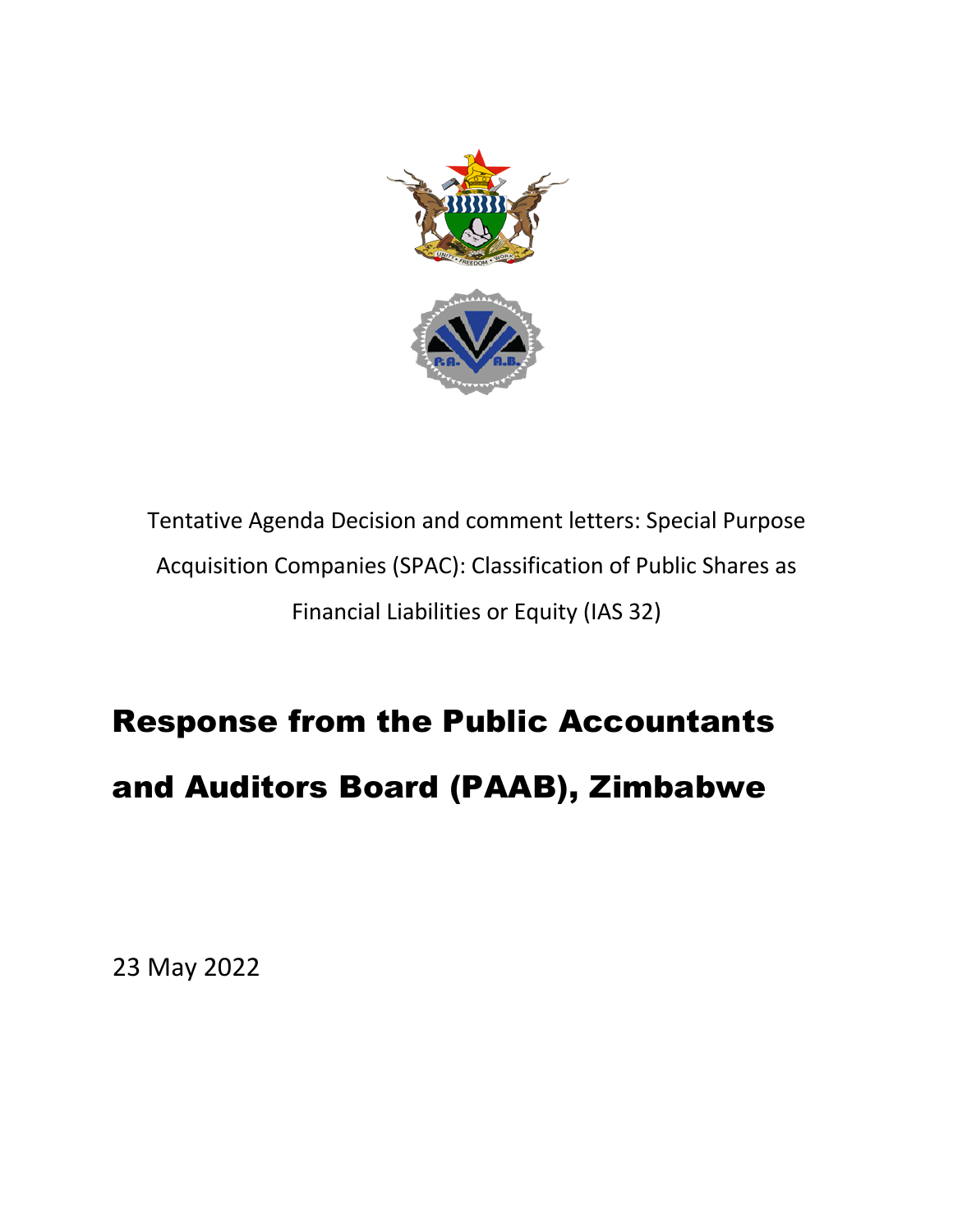The Public Accountants and Auditors Board (PAAB), Zimbabwe, was established by section 4 of the Public Accountants and Auditors Act, 1995 (as amended) (the Act). Public accountants (public auditors) are defined in the Act as any person registered by the PAAB to provide public accountancy services (public audit services) to any person, including a public company or statutory body. PAAB is the National Standards Setter in Zimbabwe responsible for endorsing and adopting international accounting standards, international standards on auditing and international public sector accounting standards when they meet certain criteria for prescription by statutory regulation by PAAB in accordance with section 44(2)(a) of the Act. PAAB is responsible for defining and enforcing ethical practice and discipline among registered public accountants and public auditors and setting Ethics standards (section 5(1)(d) of the Act); and representing the views of the accountancy profession on national, regional and international issues (section  $5(1)(g)$  of the Act). PAAB also plays a role in accountancy-specific education (section 5(1)(h) of the Act).

Further information about PAAB can be obtained at www.paab.org.zw

Any questions arising from this submission should be directed to:

| Admire Ndurunduru                            | Elles Mukunyadze                                       |
|----------------------------------------------|--------------------------------------------------------|
| Secretary                                    | <b>Technical Advisor</b>                               |
| <b>Public Accountants and Auditors Board</b> | <b>Public Accountants and Auditors Board</b>           |
| 72 Harare Drive                              | 72 Harare Drive                                        |
| Mount Pleasant                               | <b>Mount Pleasant</b>                                  |
| Harare                                       | Harare                                                 |
| Zimbabwe                                     | Zimbabwe                                               |
|                                              |                                                        |
| Tel: + 263 4 301 063, + 263 4 301 096        | Tel: +263 4 301 063, +263 4 301 095, +263 8644 106 548 |
| Mobile: +263 772 833 555                     | Mobile: +263 773 488754                                |
| Email: secretary@paab.org.zw                 | Email: standards@paab.org.zw                           |